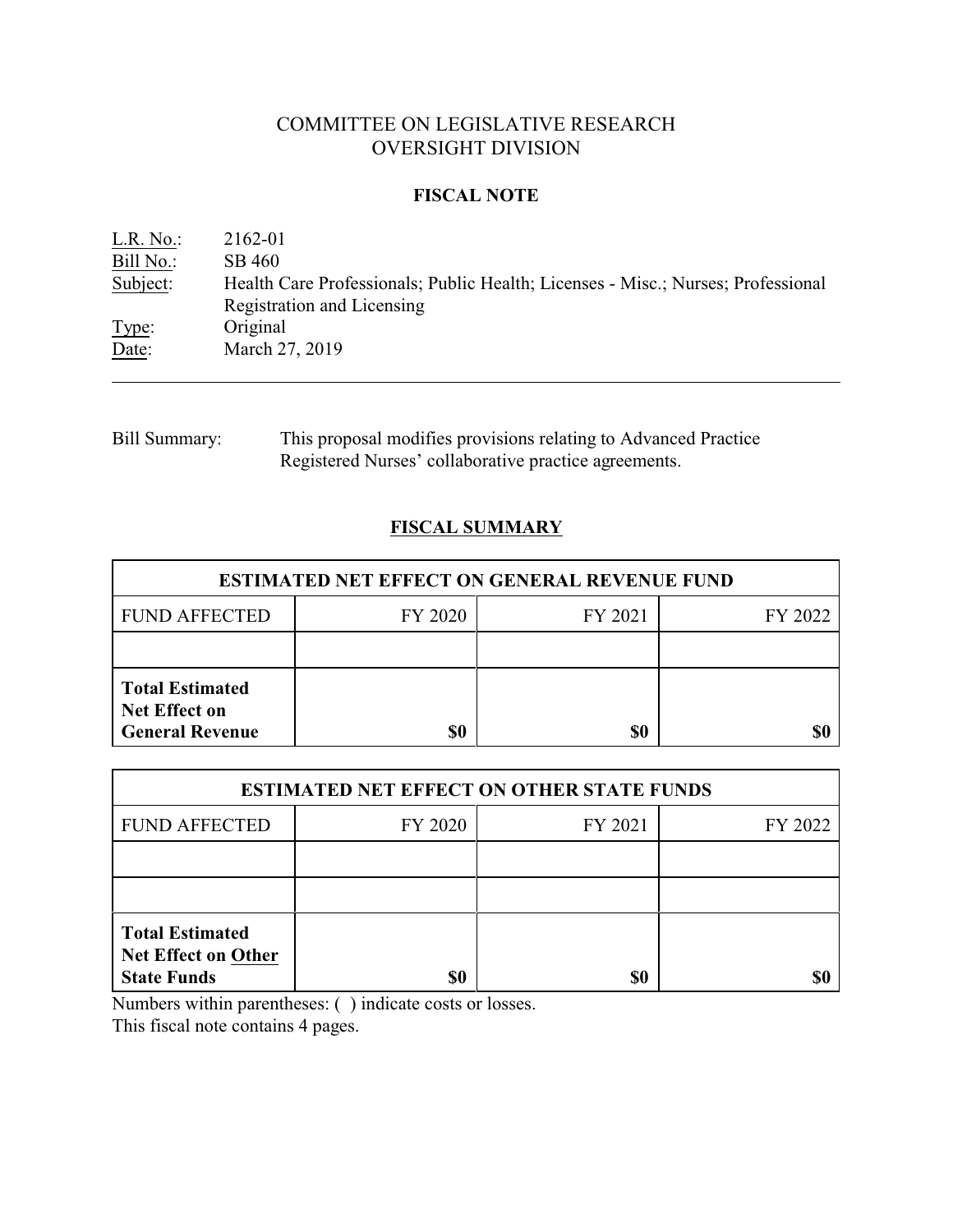L.R. No. 2162-01 Bill No. SB 460 Page 2 of 4 March 27, 2019

| <b>ESTIMATED NET EFFECT ON FEDERAL FUNDS</b>                        |         |         |         |  |
|---------------------------------------------------------------------|---------|---------|---------|--|
| <b>FUND AFFECTED</b>                                                | FY 2020 | FY 2021 | FY 2022 |  |
|                                                                     |         |         |         |  |
|                                                                     |         |         |         |  |
| <b>Total Estimated</b><br>Net Effect on All<br><b>Federal Funds</b> | \$0     | \$0     |         |  |

| <b>ESTIMATED NET EFFECT ON FULL TIME EQUIVALENT (FTE)</b>    |         |         |         |  |
|--------------------------------------------------------------|---------|---------|---------|--|
| <b>FUND AFFECTED</b>                                         | FY 2020 | FY 2021 | FY 2022 |  |
|                                                              |         |         |         |  |
|                                                              |         |         |         |  |
| <b>Total Estimated</b><br><b>Net Effect on</b><br><b>FTE</b> |         |         |         |  |

 $\Box$  Estimated Net Effect (expenditures or reduced revenues) expected to exceed \$100,000 in any of the three fiscal years after implementation of the act.

| <b>ESTIMATED NET EFFECT ON LOCAL FUNDS</b> |         |         |     |  |
|--------------------------------------------|---------|---------|-----|--|
| <b>FUND AFFECTED</b>                       | FY 2021 | FY 2022 |     |  |
| <b>Local Government</b>                    | \$0     | \$0     | \$0 |  |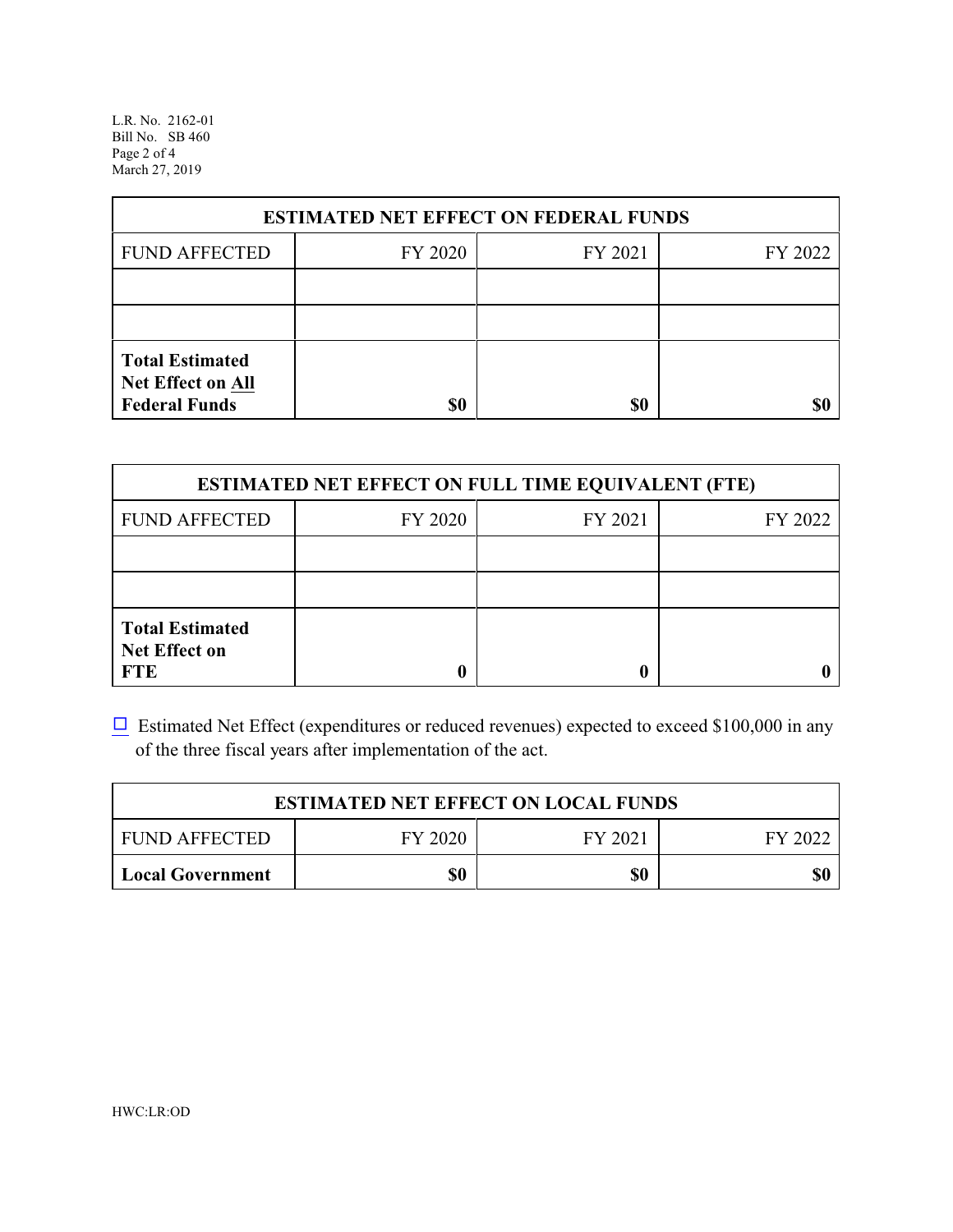L.R. No. 2162-01 Bill No. SB 460 Page 3 of 4 March 27, 2019

#### **FISCAL ANALYSIS**

### ASSUMPTION

## §§334.104, 335.06, 335.019, 335.046, 335.056 and 335.086 - Advanced Practice Registered Nurses' collaborative practice agreements

**Oversight** notes that the **Department of Health and Senior Services**, the **Department of Insurance, Financial Institutions and Professional Registration** and the **City of Kansas City** have each stated the proposal would not have a direct fiscal impact on their respective organizations. Oversight does not have any information to the contrary. Therefore, Oversight will reflect a zero impact in the fiscal note for these organizations.

Officials from the **Joint Committee on Administrative Rules (JCAR)** state the legislation is not anticipated to cause a fiscal impact to JCAR beyond its current appropriation.

**Oversight** assumes JCAR will be able to administer any rules resulting from this proposal with existing resources.

Officials from the **Office of the Secretary of State (SOS)** state many bills considered by the General Assembly include provisions allowing or requiring agencies to submit rules and regulations to implement the act. The SOS is provided with core funding to handle a certain amount of normal activity resulting from each year's legislative session. The fiscal impact for this fiscal note to the SOS for Administrative Rules is less than \$5,000. The SOS recognizes that this is a small amount and does not expect that additional funding would be required to meet these costs. However, the SOS also recognizes that many such bills may be passed by the General Assembly in a given year and that collectively the costs may be in excess of what the office can sustain with the core budget. Therefore, the SOS reserves the right to request funding for the cost of supporting administrative rules requirements should the need arise based on a review of the finally approved bills signed by the governor.

**Oversight** assumes the SOS could absorb the costs of printing and distributing regulations related to this proposal. If multiple bills pass which require the printing and distribution of regulations at substantial costs, the SOS could require additional resources.

**Oversight** only reflects the responses that we have received from state agencies and political subdivisions; however, **St. Louis County**, the **City of Columbia**, the **City of Springfield** and **St. Louis City** were requested to respond to this proposed legislation but did not. For a general listing of political subdivisions included in our database, please refer to [www.legislativeoversight.mo.gov.](http://www.legislativeoversight.mo.gov.)

HWC:LR:OD